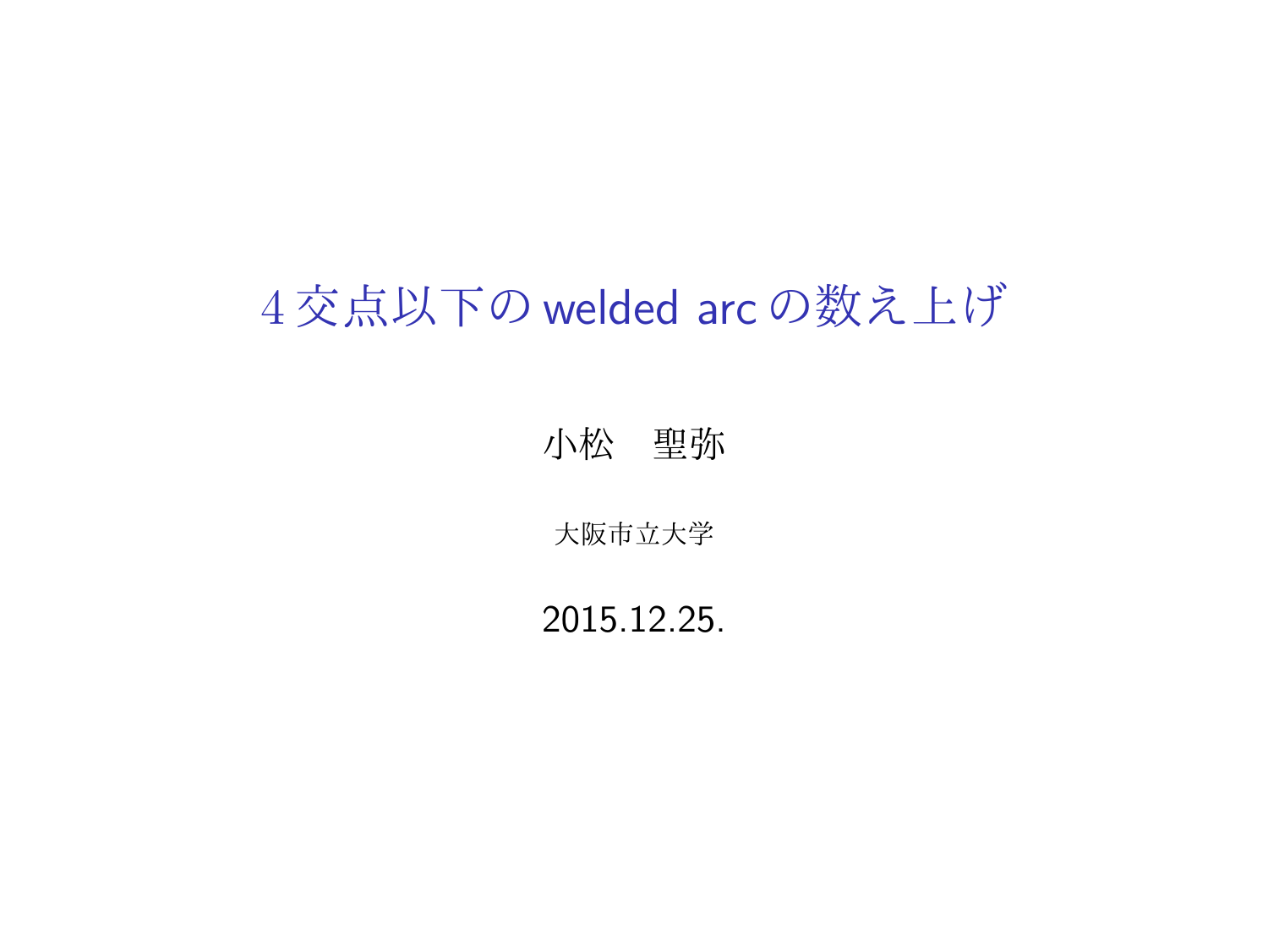## Definition (Virtual arc diagrams)

A virtual arc diagram  $A$  is an immersed and oriented interval in  $\mathbb{R}^2$ and each crossing of *A* is assigned by the following information.



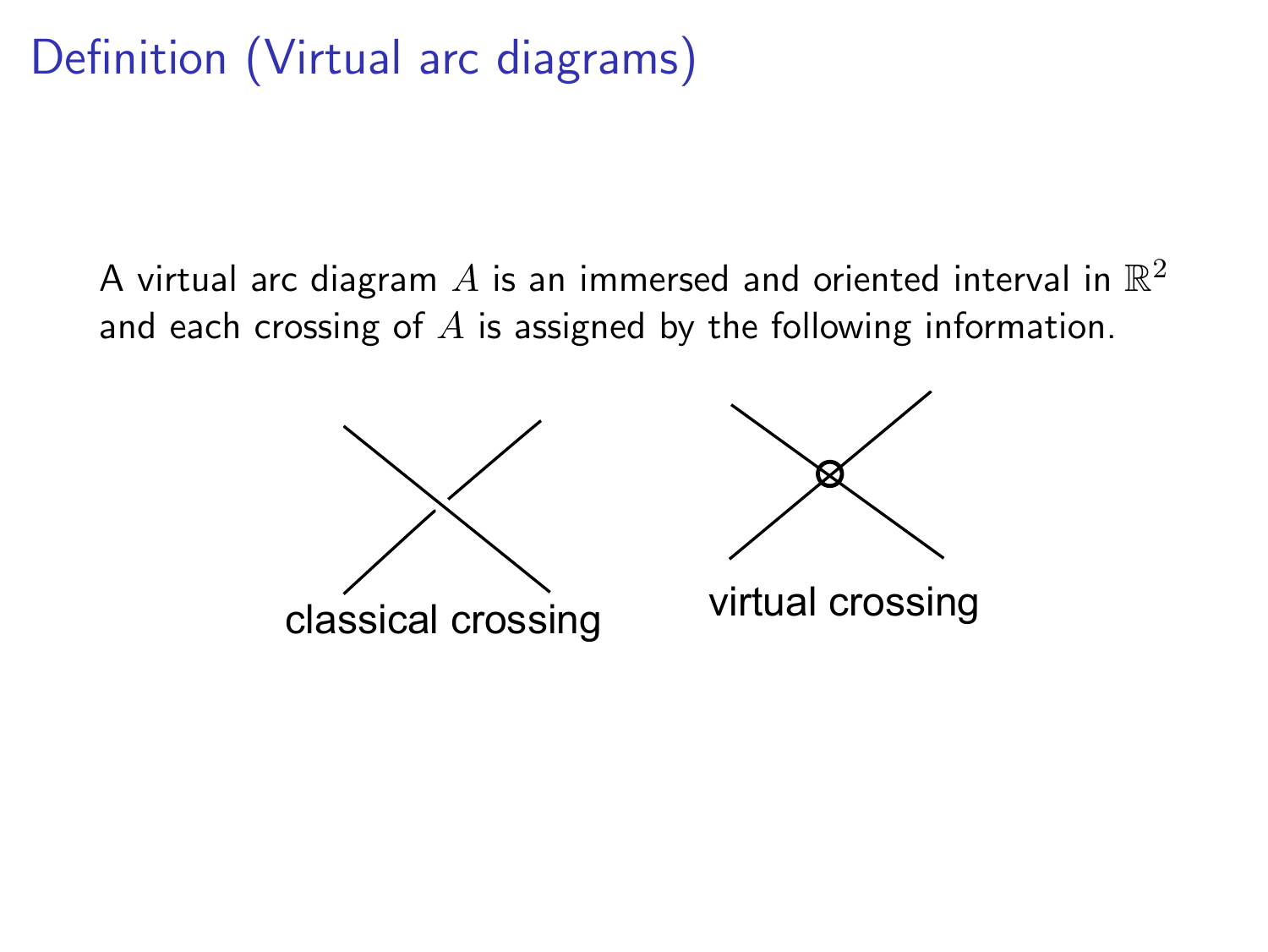The classical moves  $(A_1 - A_3)$ 







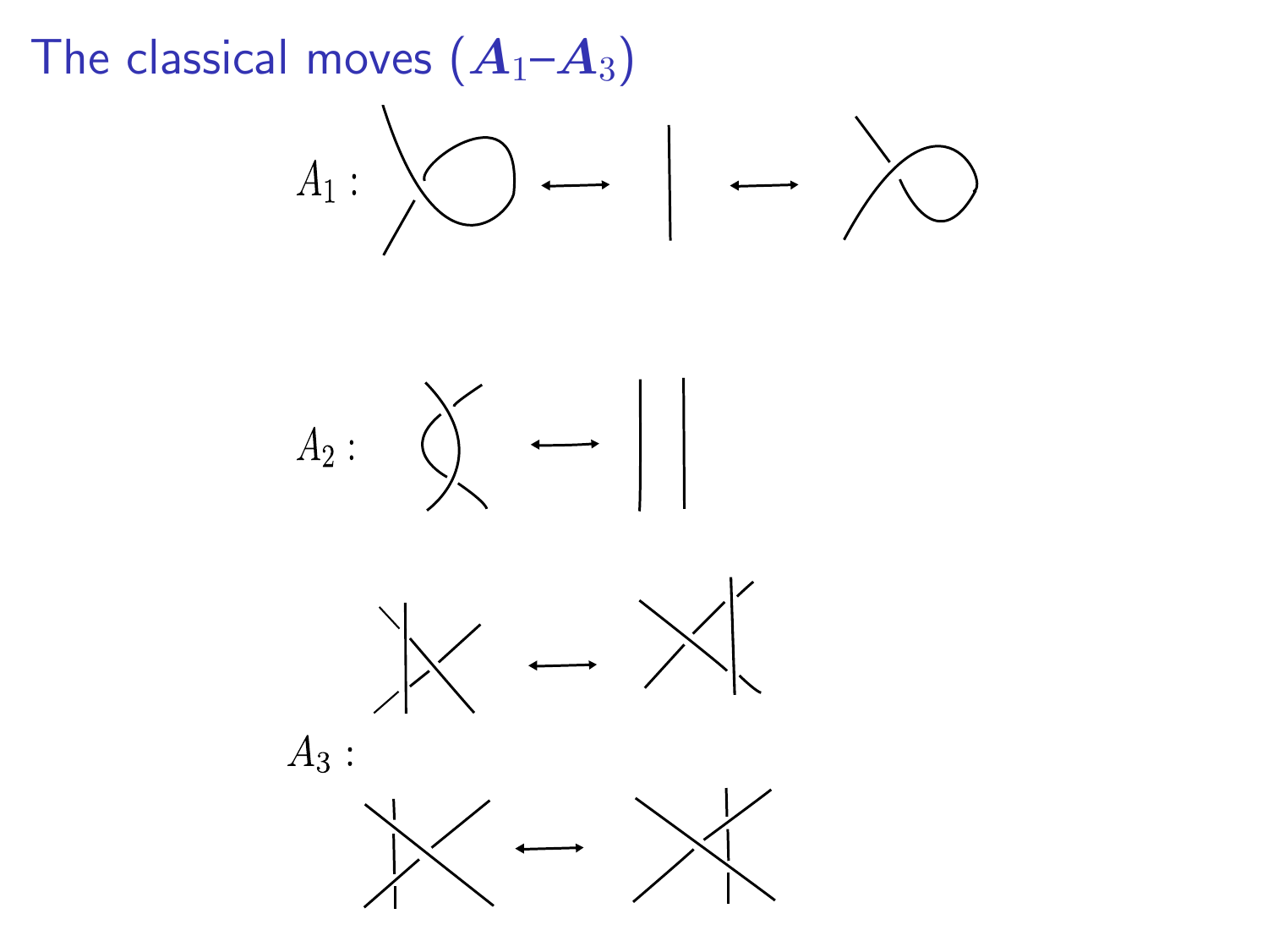The virtual moves  $(B_1-C)$  and the welded moves  $(D,E)$ 



*A*, *A′* : virtual arc diagrams *A* と *A′* が w-equivalent であるとは、*A*1–*E* を有限回施して *A* が *A′* に移りあうことをいう。 (welded arc)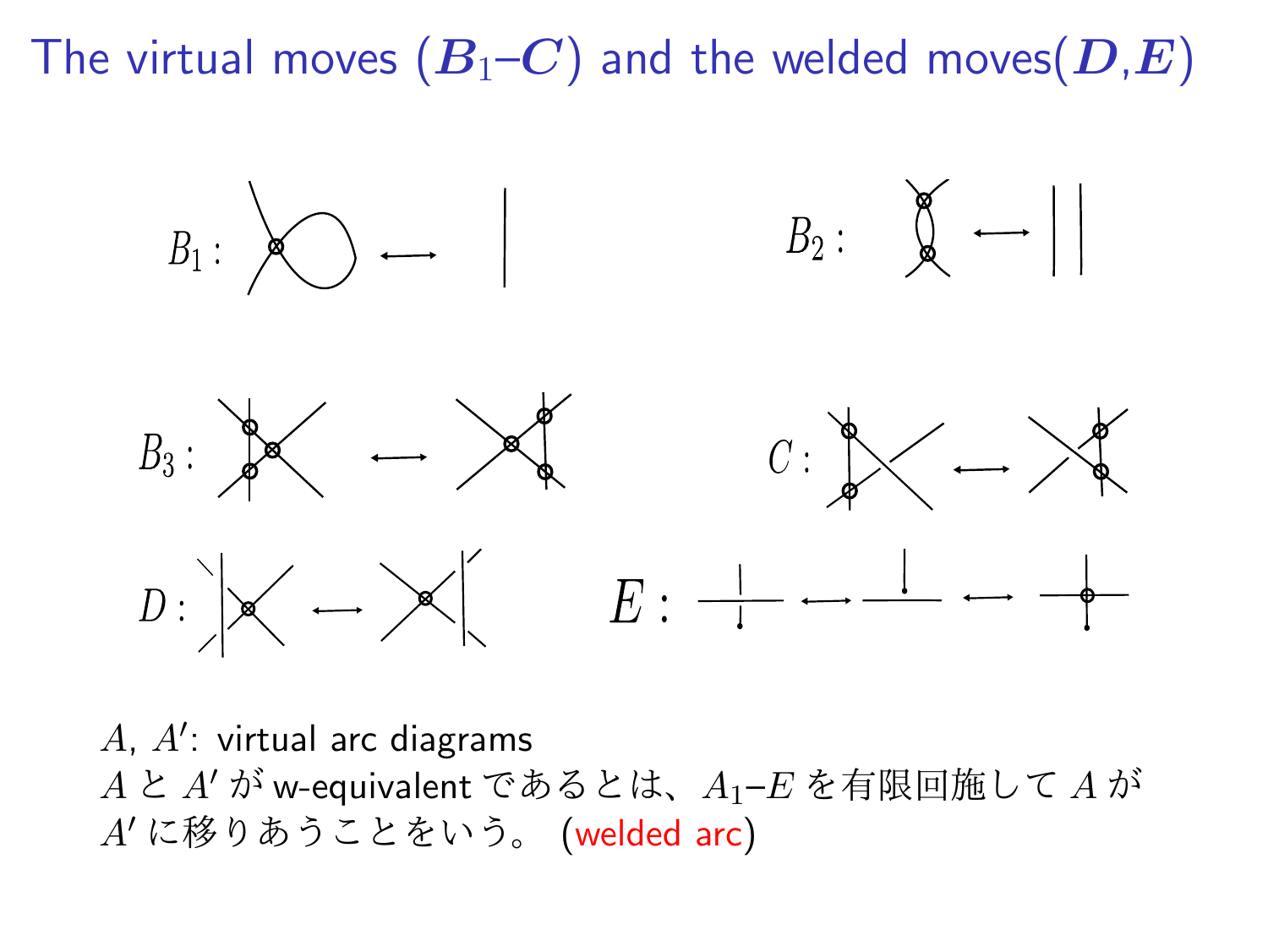## Gauss diagram

向き付けられた線分に矢印と符号を加えた図を Gauss diagram と いう。

Gauss diagram の矢印と符号に対して、図のように classical crossing を対応させることで、oriented virtual arc *A* を一意に得る ことができる。



Example1

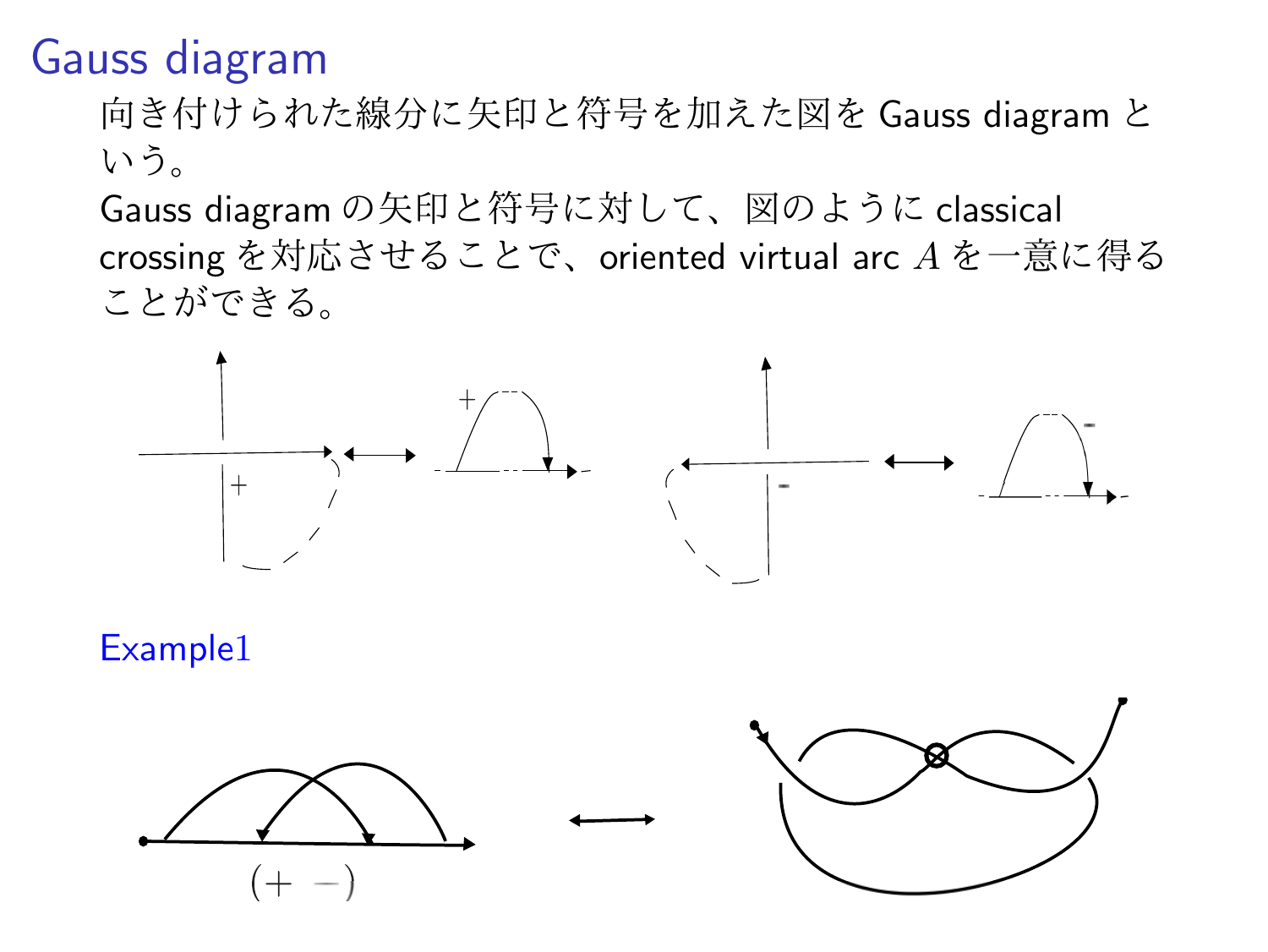## Gauss diagram による Reidemeister 表示 1

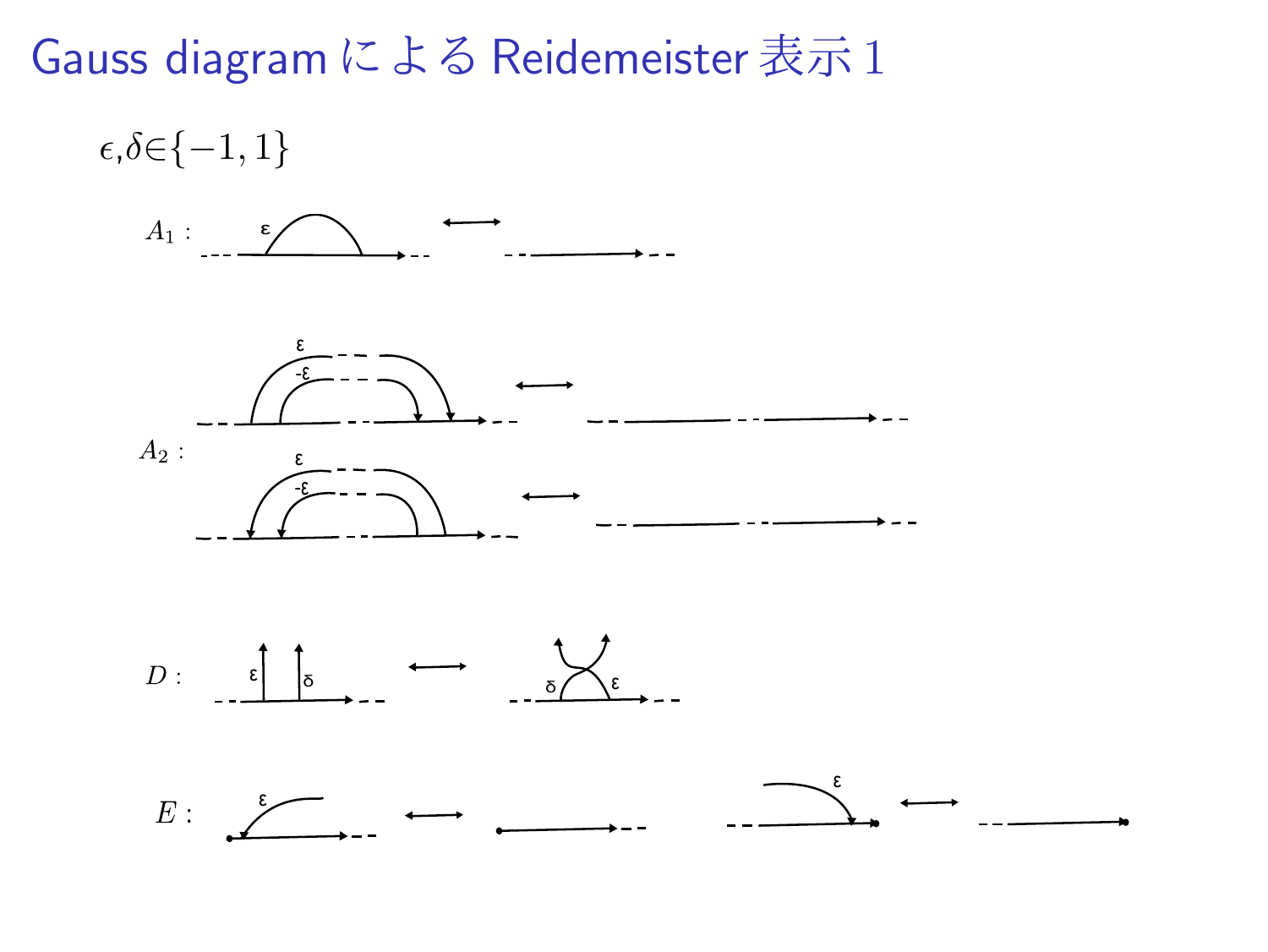Gauss diagram による Reidemeister 表示 2

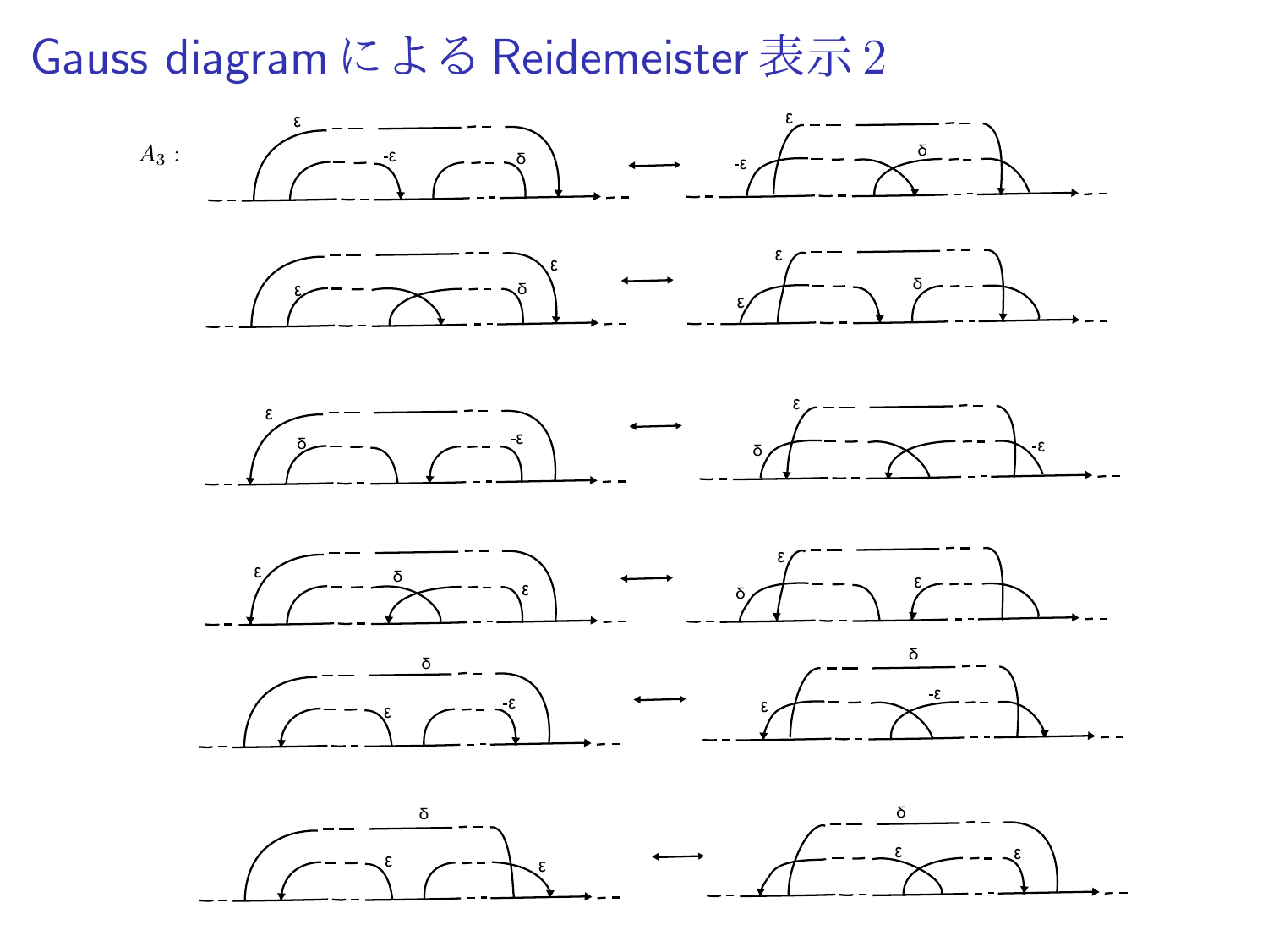### Ribbon 2-knot

Ribbon 2-knot *S* は、*m* 個の 2 次元球面からなる自明な 2 次元絡 み目に *m −* 1 個の 1-handle を接着して得られる 2 次元球面の R 4 への埋め込みの像である。

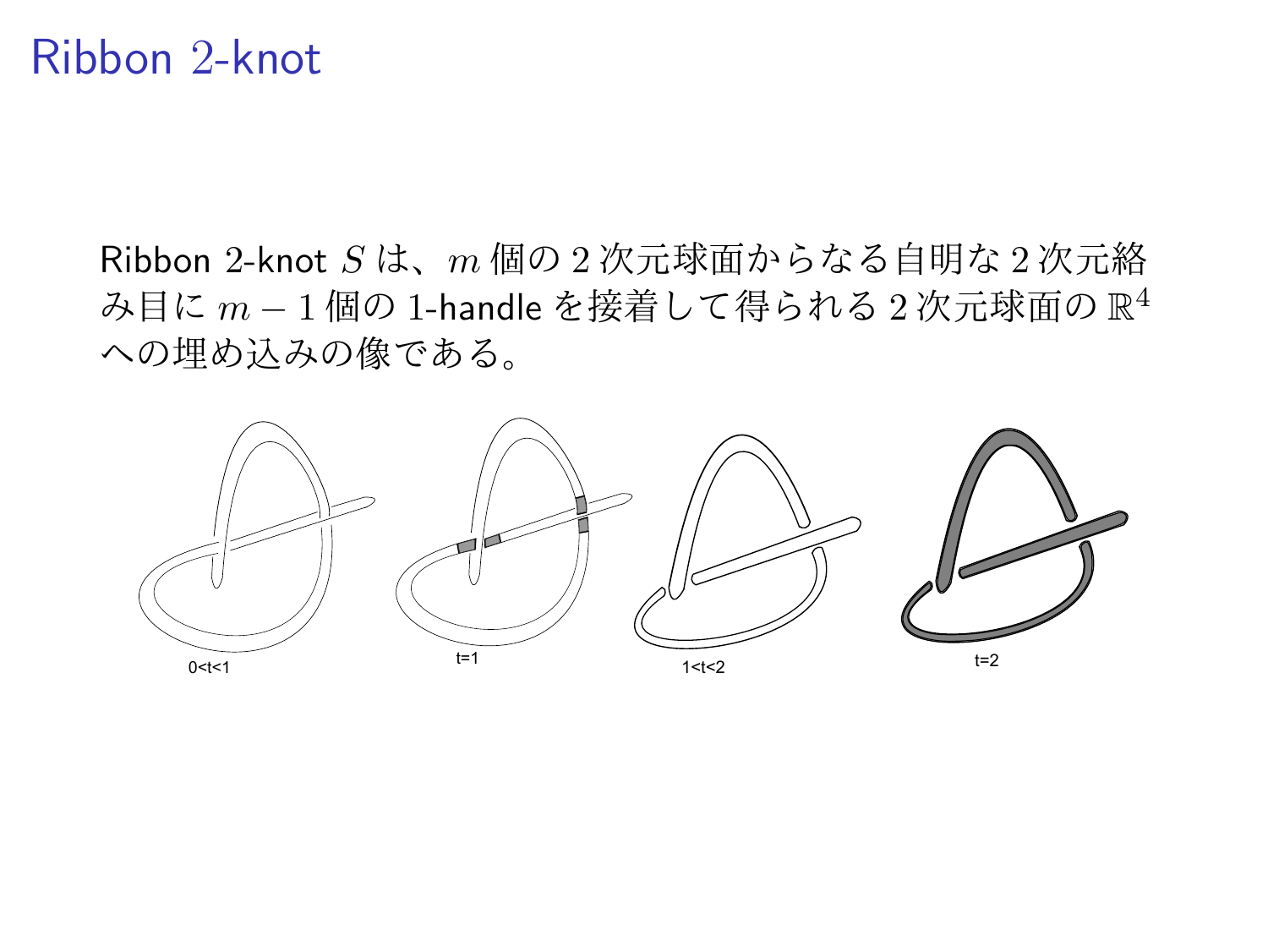# Tube(*A*)

### *A*: an oriented virtual arc diagram *A* の各交点を以下の図のように対応させる。



この対応によって得られる ribbon disk が与える ribbon 2-knot を Tube(*A*) で表す。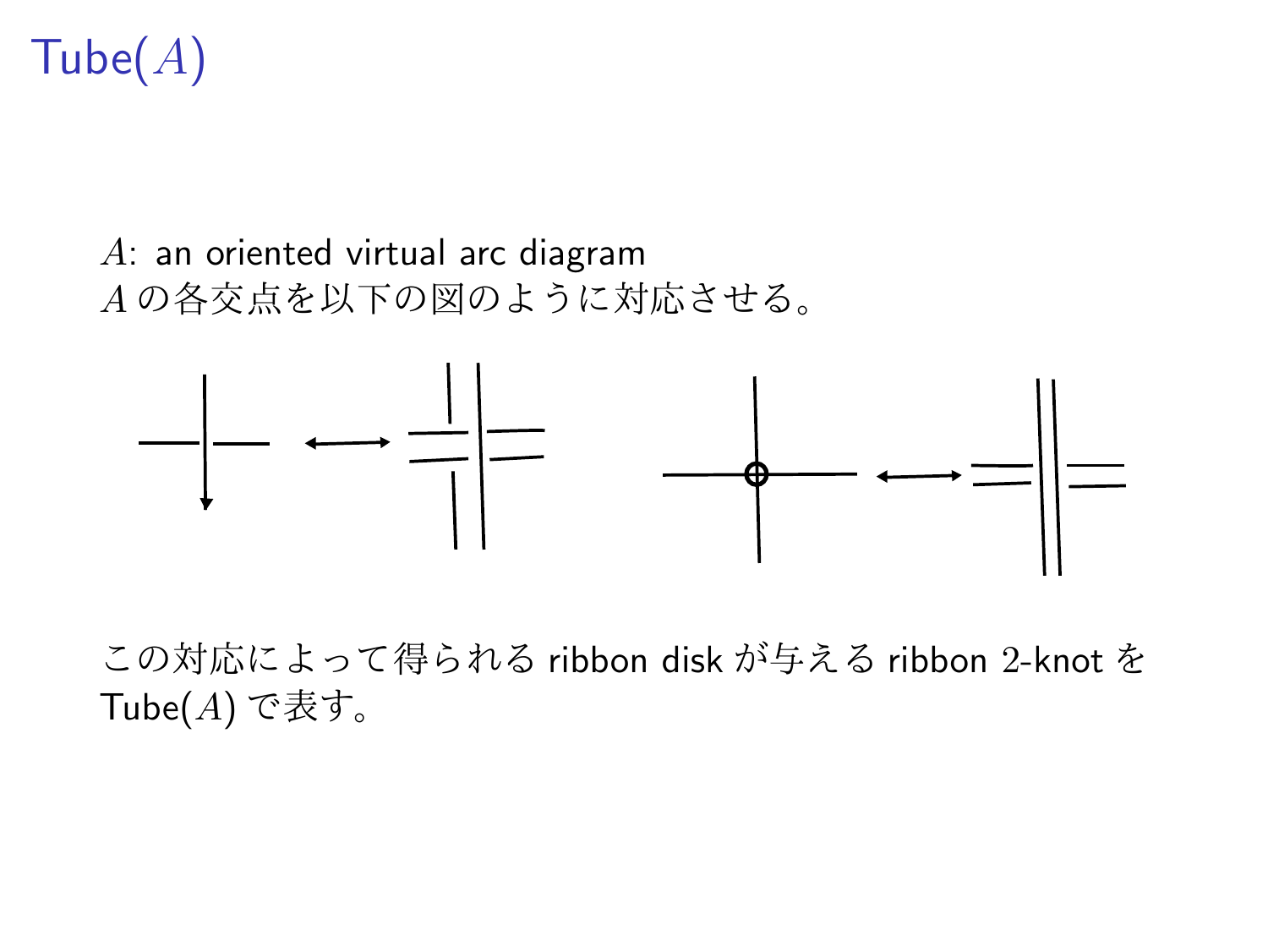#### Example2



Theorem(Satoh,1999) (1) Any ribbon 2-knot *S* is associated with some virtual arc diagram  $A$ ;  $S \cong$  Tube( $A$ ).

(2) If *A* and *A<sup>'</sup>* are w-equivalent, then  $\text{Table}(A) \cong \text{Table}(A')$ .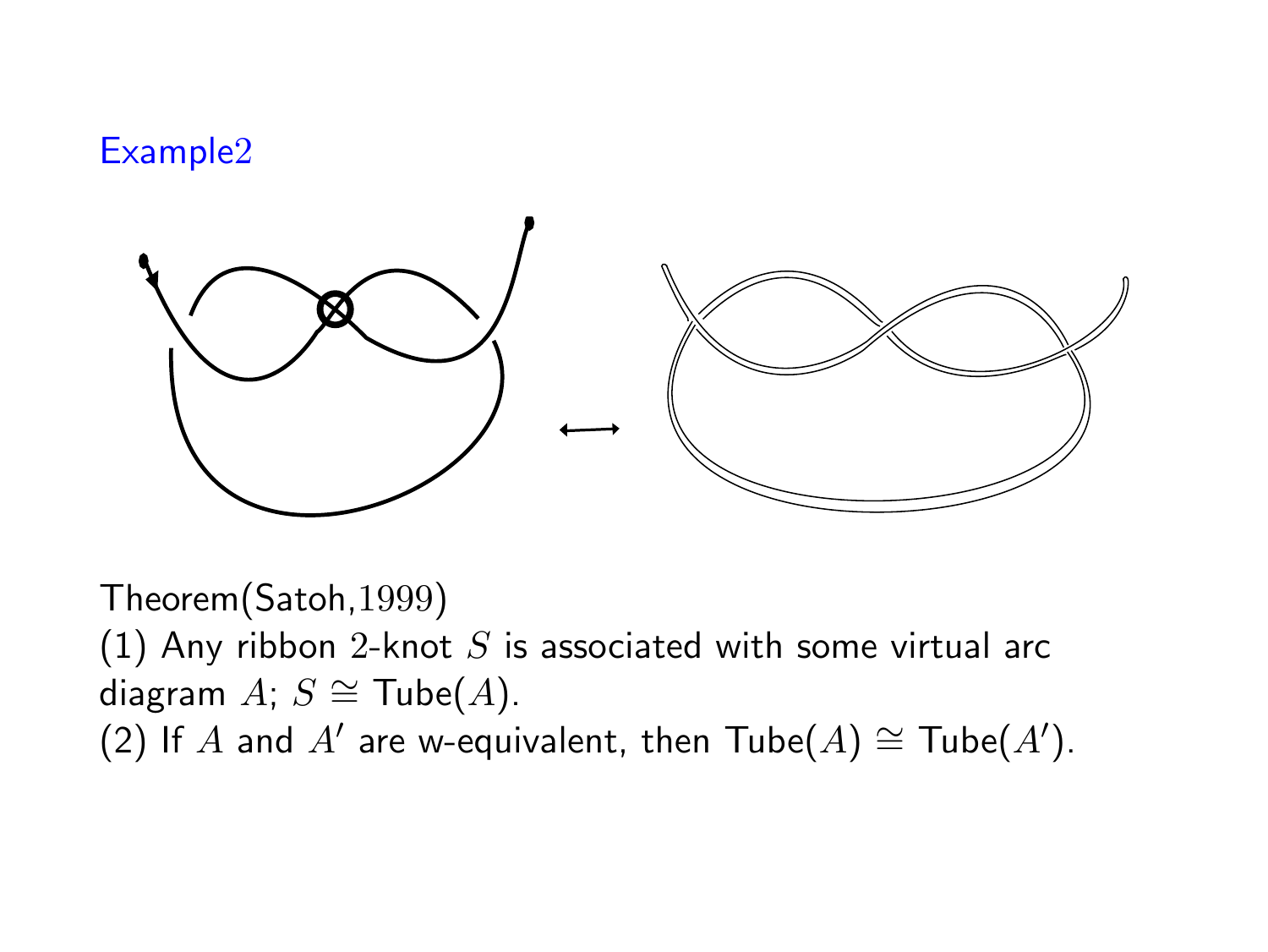## Main result

以下の手順で welded arc を分類していく。

Step 1 明らかな同型で分類する。(*A*1–*E* で移りあう)

Step 2 Wirtinger's algorithm を使い、welded arc の群を求める。こ の群は *π*1(R 4 -Tube(*A*)) と同型で、これにより Tube(*A*) の Alexander polynomial ∆(*t*) を計算する。

Step 3 Tube(*A*) で同型かどうか調べる。

4 交点以下の ribbon 2-knot については、以下の研究結果が存在 する。

Yasuda T. Crossing and base numbers of ribbon 2-knot.

*J.KnotT heoryRamif ications* 10 (2001).

安田智之. 最小交点数 4 の二次元リボン結び目 I–IV. 奈良工業高等 専門学校研究紀要 44–47 号 (2009–2012).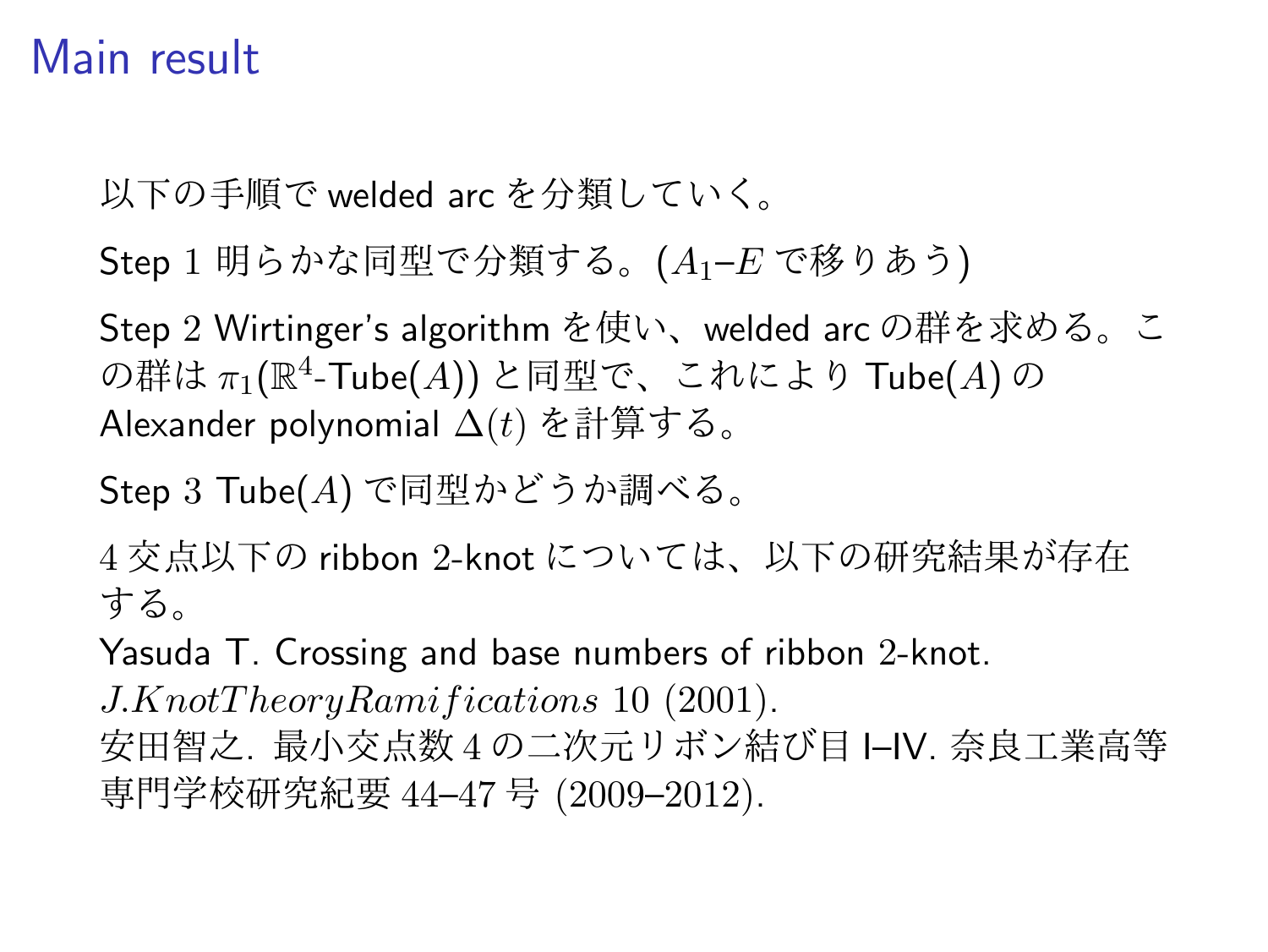#### Theorem

Tube(*A*) が同型である 4 交点以下の welded arc *A* は高々101 個し かない。

| Gauss diagram | sign        | G(W)                     | $\Delta(t)$           |
|---------------|-------------|--------------------------|-----------------------|
|               | $(+, +)$    | $G(x^{-1}y^{-1})$        | $1-t-t^2$             |
|               | $(+,-)$     | $G(x^{-1}y)$             | $1-2t$                |
|               | $(-, +)$    | $G(xy^{-1})$             | $2-t$                 |
|               | $(+,+,+)$   | $G(x^2y)$                | $-1+t^2-t^3$          |
|               | $(-,-,-)$   | $G(xy^2)$                | $-1+t-t^3$            |
|               | $(+,-,-)$   | $G(x^{-2}y)$             | $1-t-t^2$             |
|               | $(-,+,+)$   | $G(x^2y^{-1})$           | $-1-t+t^2$            |
|               | $(+,+,+)$   | $G(xyx^{-1}y)$           | $-1 + 2t - 2t^2$      |
|               | $(+, +, -)$ | $G(xyx^{-1}y^{-1})$      | $-2 + 2t - t^2$       |
|               | $(+,-,+)$   | $G(x^{-1}yxy)$           | $1-2t+t^2-t^3$        |
|               | $(-, +, -)$ | $G(xy^{-1}x^{-1}y^{-1})$ | $-1+t-2t^2+t^3$       |
|               | $(+, -, -)$ | $G(x^{-1}yxy^{-1})$      | $\overline{1-3t+t^2}$ |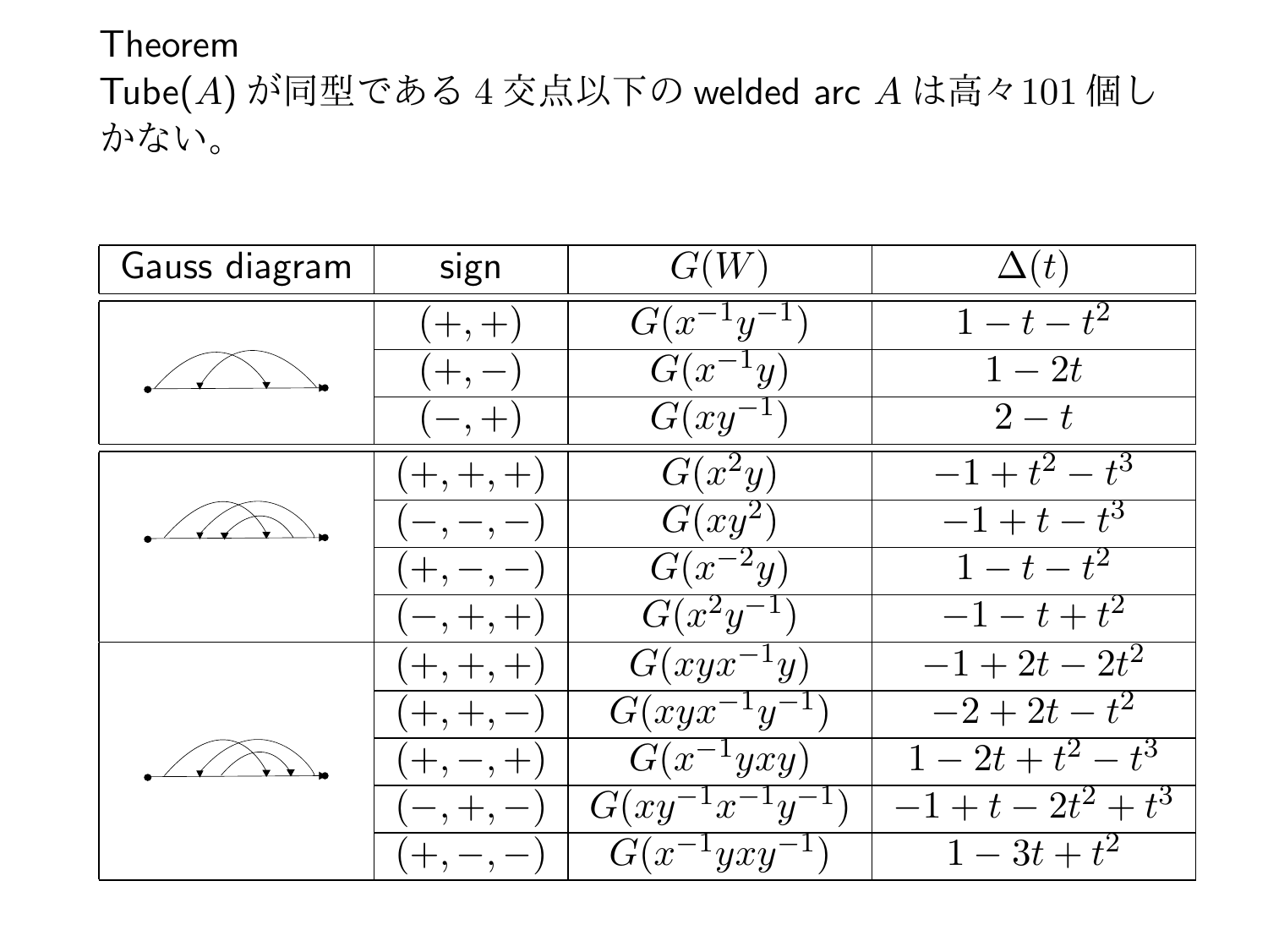| $(+,+,+,+)$    | $G(x^{-3}y^{-1})$              | $1 - t + t^4$             |
|----------------|--------------------------------|---------------------------|
| $(-,-,-,-)$    | $G(x^3y)$                      | $1-t^3+t^4$               |
| $(+,+,+,-)$    | $G(x^{-3}y)$                   | $\overline{1-t-t^3}$      |
| $(-,-,-,+)$    | $\overline{G(x^3y^{-1})}$      | $\sqrt{1+t^2-t^3}$        |
| $(+,+,+,+)$    | G(xyxy)                        | $1-t+t^2-t^3+t^4$         |
| $(+, +, -, -)$ | $G(x^{-1}yx^{-1}y)$            | $\overline{2-3t}$         |
| $(-,-,+,+)$    | $G(xy^{-1}xy^{-1})$            | $-3+2t$                   |
| $(+,+,+,+)$    | $\overline{G(x^{-2}y^{-2})}$   | $1-t^2+t^4$               |
| $(+, +, -, -)$ | $G(x^{-2}y^2)$                 | $-1+2t^2$                 |
| $(-,-,+,+)$    | $G(x^2y^{-2})$                 | $2-t^2$                   |
| $(+,+,+,+)$    | $G(x^{-2}y^{-1}xy^{-1})$       | $\sqrt{2-2t+t^3}$         |
| $(-,-,-,-)$    | $G(x^2yx^{-1}y)$               | $1 - 2t^2 + 2t^3$         |
| $(+,+,+,-)$    | $\overline{G(x^{-2}yxy^{-1})}$ | $1-2t$                    |
| $(-,-,-,+)$    | $G(x^2y^{-1}x^{-1}y)$          | $-2+t$                    |
| $(+, +, -, +)$ | $G(x^{-2}y^{-1}xy)$            | $1-2t+t^2+t^3$            |
| $(-,-,+,-)$    | $G(x^2yx^{-1}y^{-1})$          | $\overline{1+t-2t^2+t^3}$ |
| $(+, +, -, -)$ | $G(x^{-2}yxy)$                 | $1-t-t^3$                 |
| $(-,-,+,+)$    | $G(x^2y^{-1}x^{-1}y^{-1})$     | $-1-t^2+t^3$              |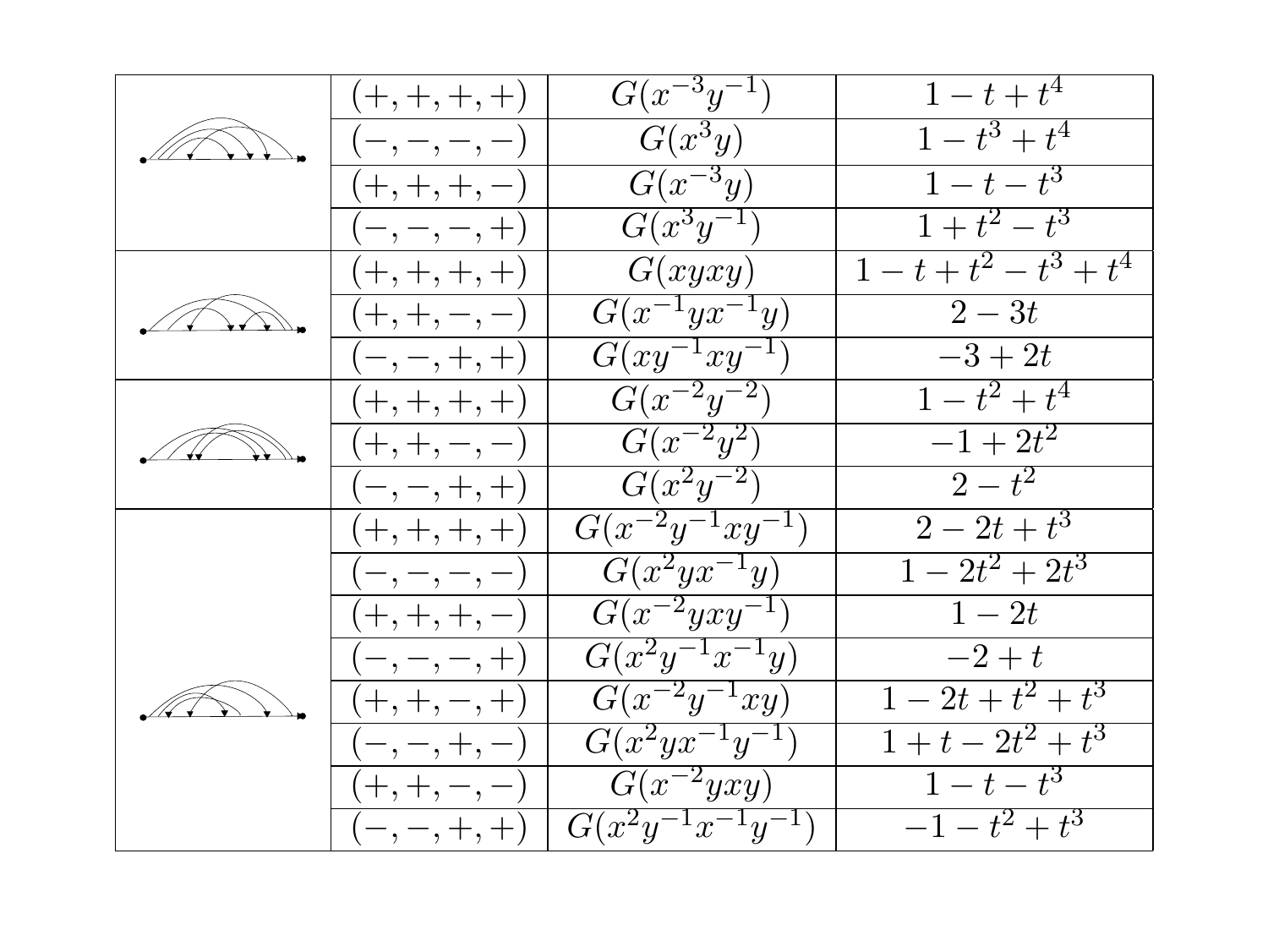|  | $(+,+,+,-)$    | $G(x^{-1}y^{-1}xy^{-2})$              | $-1-t+t^2-t^3$                 |
|--|----------------|---------------------------------------|--------------------------------|
|  | $(+, +, -, +)$ | $G(x^{-1}y^{-1}xy^2)$                 | $-1+2t-t^2-t^3$                |
|  | $(+, +, -, -)$ | $G(x^{-1}yxy^2)$                      | $-2+t$                         |
|  | $(-, -, +, +)$ | $G(xy^{-1}x^{-1}y^2)$                 | $1-2t$                         |
|  | $(+, -, -, +)$ | $G(x^{-1}yxy^2)$                      | $\overline{1-2t+t^2-t^4}$      |
|  | $(-,+,+,-)$    | $G(xy^{-1}x^{-1}y^{-2})$              | $\sqrt{1+t^2-2t^3+t^4}$        |
|  | $(+,+,+,+)$    | $G(x^{-1}y^{-1}xy^{-1}x^{-1}y^{-1})$  | $1-t+2t^2-2t^3+t^4$            |
|  | $(-,-,-,-)$    | $G(xyx^{-1}yxy)$                      | $\overline{1-2t+2t^2-t^3+t^4}$ |
|  | $(+,+,+,-)$    | $G(x^{-1}y^{-1}xy^{-1}x^{-1}y)$       | $\overline{1-3t+2t^2-t^3}$     |
|  | $(+, +, -, +)$ | $G(x^{-1}yxy^{-1}x^{-1}y^{-1})$       | $1-2t+3t^2-t^3$                |
|  | $(+, +, -, -)$ | $G(x^{-1}\overline{yxy^{-1}x^{-1}y})$ | $\frac{2-4t+t^2}{t}$           |
|  | $(-,-,+,+)$    | $G(xy^{-1}x^{-1}yxy^{-1})$            | $\frac{1-4t+2t^2}{ }$          |
|  | $(+, -, +, +)$ | $G(x^{-1}y^{-1}xyx^{-1}y^{-1})$       | $\overline{2-3t+2t^3}$         |
|  | $(+,-,+,-)$    | $G(x^{-1}y^{-1}xyx^{-1}y)$            | $1-3t+3t^2$                    |
|  | $(-, +, -, +)$ | $G(xyx^{-1}y^{-1}xy^{-1})$            | $3-3t+t^2$                     |
|  | $(+,-,-,-)$    | $G(x^{-1}yxyx^{-1}y)$                 | $1-2t+2t^2-2t^3$               |
|  | $(-,+,+,+)$    | $G(xy^{-1}x^{-1}y^{-1}xy^{-1})$       | $-2+2t-2t^2+t^3$               |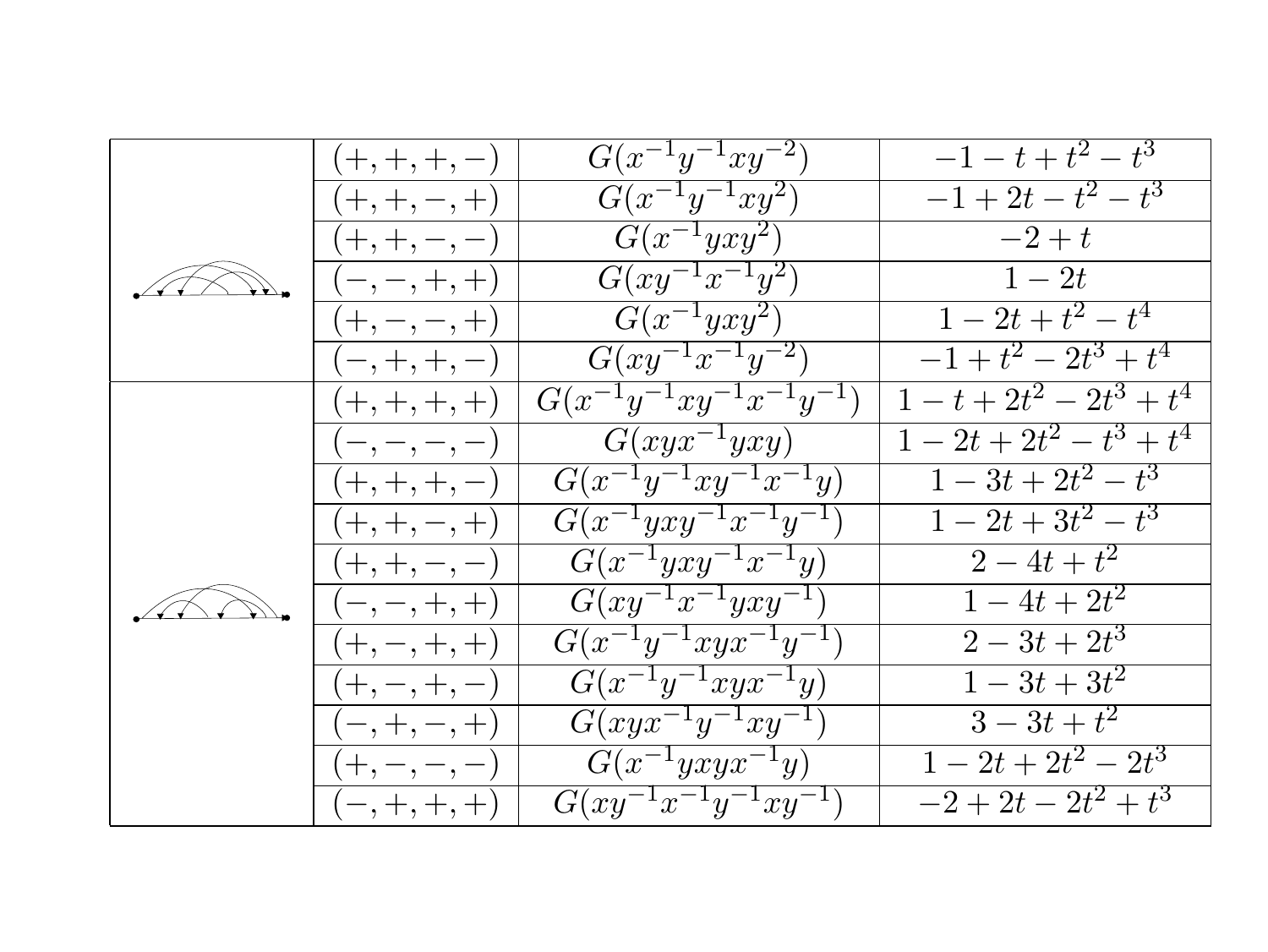|            | $(+,+,+,+)$    | $G(x^{-1}y^{-2}xy^{-1})$                          | $2-t-t^2+t^3$                   |
|------------|----------------|---------------------------------------------------|---------------------------------|
|            | $(-,-,-,-)$    | $G(xy^2x^{-1}y)$                                  | $1-t-t^2+2t^3$                  |
|            | $(+, +, -, -)$ | $G(x^{-1}y^2xy^{-1})$                             | $-1+t+2t^2-t^3$                 |
|            | $(-,-,+,+)$    | $G(xy^{-2}x^{-1}y)$                               | $-1+2t+t^2-t^3$                 |
|            | $(+, -, +, +)$ | $G(x^{-1}y^{-2}xy)$                               | $1-t+t^3$                       |
|            | $(-, +, -, -)$ | $G\overline{(xy^2x^{-1}y^{-1})}$                  | $1-t^2+t^3$                     |
|            | $(+,-,-,-)$    | $G(x^{-1}y^2xy)$                                  | $-\overline{1+t+t^2-t^3+t^4}$   |
|            | $(-,+,+,+)$    | $G\overline{(xy^{-2}x^{-1}y^{-1})}$               | $\overline{1-t+t^2+t^3-t^4}$    |
|            | $(+,+,+,+)$    | $G(x^{-1}y^{-1}x^{-1}yxy^{-1}x^{-1}y^{-1})$       | $1 - 2t + 3t^2 - 2t^3 + t^4$    |
|            | $(+, +, -, -)$ | $G(x^{-1}y^{-1}xyxyx^{-1}y^{-1})$                 | $\overline{1-2t+3t^2-2t^3+t^4}$ |
|            | $(+,+,+,-)$    | $\overline{G(x^{-1}y^{-1}x^{-1}yxyx^{-1}y^{-1})}$ | $-1+3t-3t^2+2t^3$               |
|            | $(+, +, -, +)$ | $G(x^{-1}y^{-1}xyxy^{-1}x^{-1}y^{-1})$            | $2-3t+3t^2-t^3$                 |
|            | $(+, -, +, +)$ | $G(x^{-1}yx^{-1}y^{-1}xy^{-1}x^{-1}y)$            | $-1+3t-3t^2+2^3$                |
|            | $(-,+,+,+)$    | $\overline{G(xy^{-1}x^{-1}yx^{-1}y^{-1}xy^{-1})}$ | $2-3t+3t^2-t^3$                 |
|            | $(+, -, +, -)$ | $G(x^{-1}yx^{-1}y^{-1}xyx^{-1}y)$                 | $1-4t+4t^2$                     |
|            | $(-, +, -, +)$ | $G(xy^{-1}xyx^{-1}y^{-1}xy^{-1})$                 | $4-4t+t^2$                      |
|            | $(+, -, -, +)$ | $G(x^{-1}yxy^{-1}xy^{-1}x^{-1}y)$                 | $-\overline{2+5t-2t^2}$         |
|            | $(-,+,+,-)$    | $G(xy^{-1}x^{-1}yx^{-1}yx^{-1}y)$                 | $-2+5t-2t^2$                    |
|            | $(+, -, -, +)$ | $G(xy^{-1}x^{-1}y^{-1}x^{-1}y)$                   | $\overline{1-2t-t^2+2t^3-t^4}$  |
| $\sqrt{N}$ | $(+, +, -, -)$ | $G(xyx^{-1}yx^{-1}y^{-1})$                        | $-2+3t-2t^2$                    |
|            | $(-,-,+,+)$    | $G(x^{-1}y^{-1}xy^{-1}xy)$                        | $-2+3t-2t^2$                    |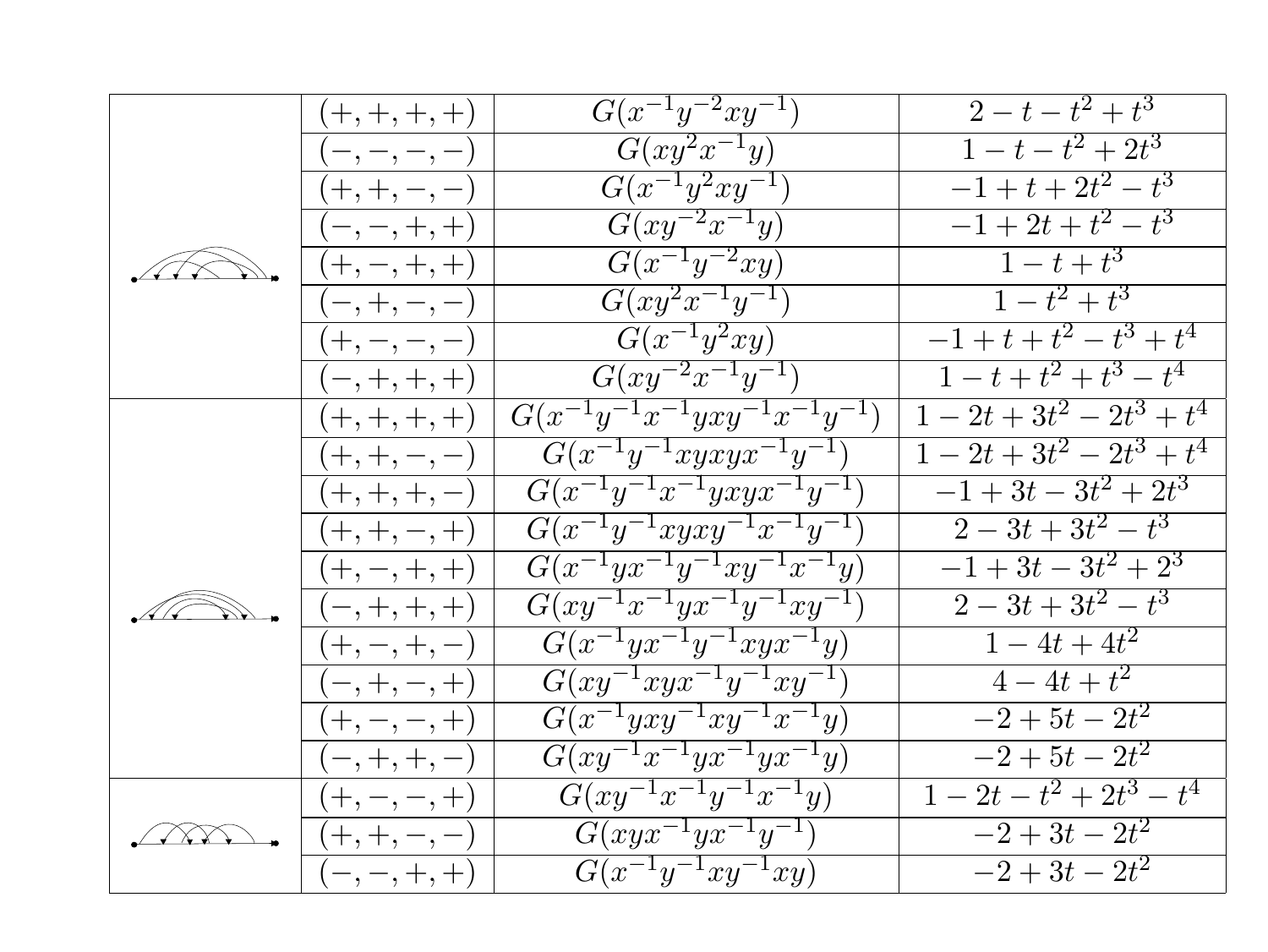|  | $(+,+,+,+)$    | $G(x^{-1}y^{-1}x^{-1}yxy^{-1}x^{-1}yx^{-1}y^{-1})$  | $1 - 3t + 4t^2 - 2t^3 + t^4$                                   |
|--|----------------|-----------------------------------------------------|----------------------------------------------------------------|
|  | $(-,-,-,-)$    | $G(xyxy^{-1}x^{-1}yxy^{-1}xy)$                      | $1 - 2t + 4t^2 - 3t^3 + t^4$                                   |
|  | $(+,+,+,-)$    | $G(x^{-1}y^{-1}x^{-1}yxy^{-1}xyx^{-1}y^{-1})$       | $-1+4t-4t^2+2t^3$                                              |
|  | $(-,-,-,+)$    | $G(xyxy^{-1}x^{-1}yx^{-1}y^{-1}xy)$                 | $\frac{2-4t+4t^2-t^3}{2}$                                      |
|  | $(+, +, -, +)$ | $G(x^{-1}y^{-1}xyxy^{-1}x^{-1}yx^{-1}y^{-1})$       | $2 - 4t + 4t^2 - t^3$                                          |
|  | $(-,-,+,-)$    | $G(xyx^{-1}y^{-1}x^{-1}yxy^{-1}xy)$                 | $-1 + 4t - 4t^2 + 2t^3$                                        |
|  | $(+, +, -, -)$ | $G(x^{-1}y^{-1}xyx\overline{y^{-1}}xyx^{-1}y^{-1})$ | $1 - 2t + 4t^2 - 3t^3 + t^4$                                   |
|  | $(-,-,+,+)$    | $G(xyx^{-1}y^{-1}x^{-1}yx^{-1}y^{-1}xy)$            | $1-3t+4t^2-2t^3+t^4$                                           |
|  | $(+, -, +, +)$ | $G(x^{-1}yx^{-1}y^{-1}xyx^{-1}y^{-1}x^{-1}y)$       | $-1+3t-4t^2+3t^3$                                              |
|  | $(-, +, -, -)$ | $G(xy^{-1}xyx^{-1}y^{-1}xyxy^{-1})$                 | $3-4t+3t^2-t^3$                                                |
|  | $(+, -, +, -)$ | $G(x^{-1}yx^{-1}y^{-1}xyxy^{-1}x^{-1}y)$            | $1-4t+5t^2-t^3$                                                |
|  | $(-, +, -, +)$ | $G(xy^{-1}xyx^{-1}y^{-1}x^{-1}yxy^{-1})$            | $-1+5t-4t^2+t^3$                                               |
|  | $(+,-,-,+)$    | $G(x^{-1}yxy^{-1}xyx^{-1}y^{-1}x^{-1}y)$            | $-2+5t-3t^2+t^3$                                               |
|  | $(-,+,+,-)$    | $G(xy^{-1}x^{-1}yx^{-1}y^{-1}xyxy^{-1})$            | $1-3t+5t^2-2t^3$                                               |
|  | $(+,-,-,-)$    | $G(x^{-1}yxy^{-1}xyxy^{-1}x^{-1}y)$                 | $-1+3t-3t^2+3y^3-t^4$                                          |
|  | $(-,+,+,+)$    | $G(xy^{-1}x^{-1}yx^{-1}y^{-1}x^{-1}yxy^{-1})$       | $-1$ + 3t - 3t <sup>2</sup> + 3t <sup>3</sup> - t <sup>4</sup> |